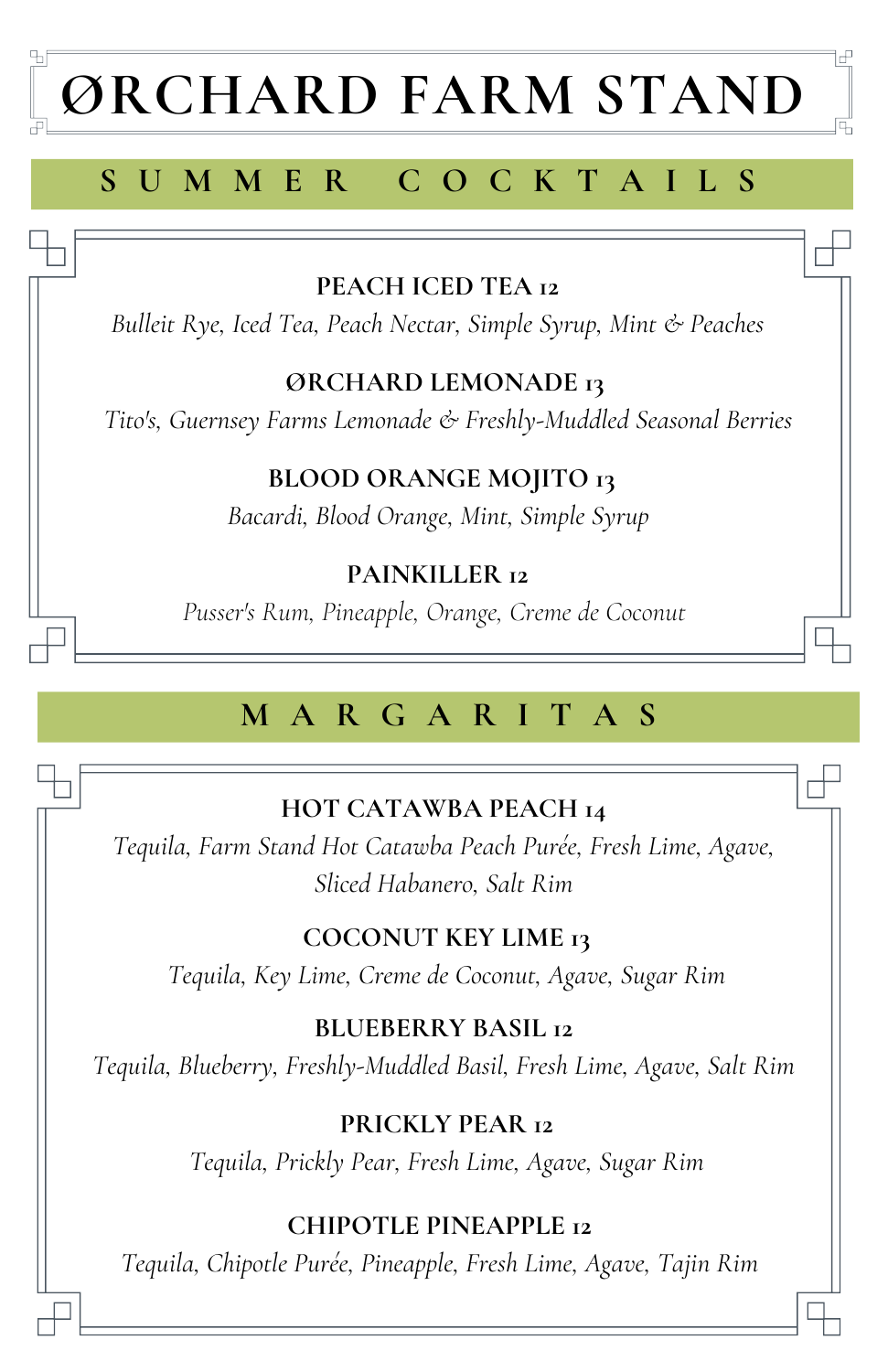# **ØRCHARD FARM STAND**

# **M U L E S**

## **GREEN APPLE 12**

*Smirnoff, Green Apple, Fresh Lime, Stoli Ginger Beer*

#### **APRICOT THYME 12**

*Smirnoff, Apricot, Fresh Lime, Thyme, Stoli Ginger Beer*

## **BLOOD ORANGE 13**

*Smirnoff, Blood Orange, Fresh Lime, Stoli Ginger Beer*

## **KENTUCKY PEACH 13**

*George Dickel, St. Germain, Peach Nectar, Stoli Ginger Beer*

# **M A R T I N I S**

#### **PEACH MINT 14**

*Ketel One Botanical Peach & Orange Blossom, Peach Nectar, Mint Simple Syrup, Fresh Lemon, Sugar Rim*

## **APPLETINI 13**

*Tanqueray, Green Apple, Fresh Lemon, Ginger & Demerara Syrup*

#### **CITRUS PEAR 13**

*Tanqueray, Pear, Blood Orange, Simple Syrup, Sugar Rim*

## **POMEGRANATE COSMO 12**

*Tito's, Cointreau, Pomegranate, Fresh Lime, Simple Syrup*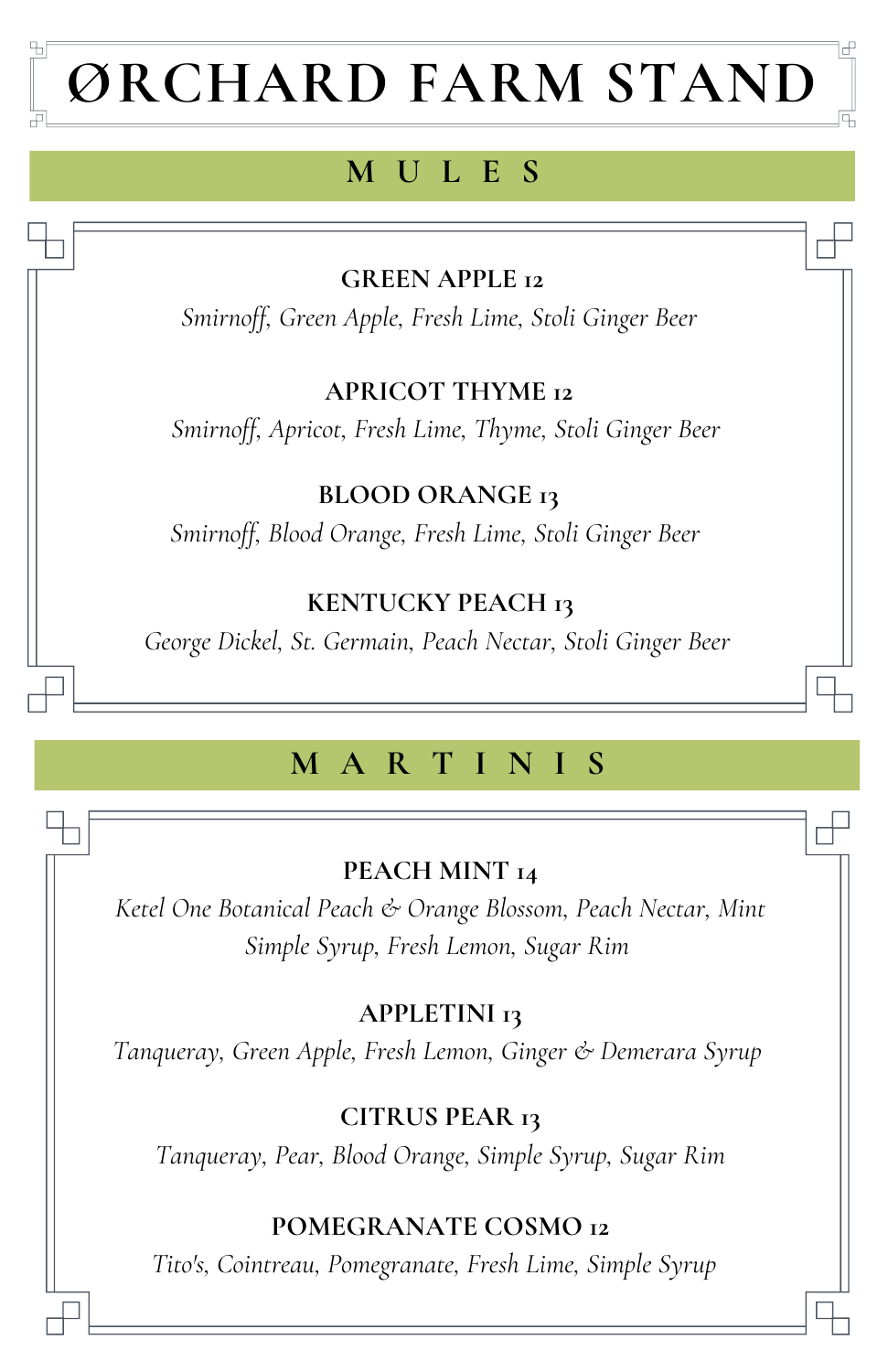

## **B O T T L E S & C A N S**

**ØRCHARD BEE LIGHT 7.50** *Gluten-Free Cream Ale with Hyper-Local Honey*

**BUD LIGHT 5**

**MICH ULTRA 5**

**BUDWEISER 5**

**MILLER LITE 5**

**YUENGLING 5**

**BLUE MOON 5**

**LABATT BLUE 5 CORONA 6 CORONA LIGHT 6 STELLA ARTIOS 6 HEINEKEN 6 HEINEKEN ZERO 6**

## **C R A F T B E E R**

**HEADHUNTER 7 JAI ALAI 6.50**

**HAZE JUDE 7 DORTMUNDER GOLD 6.25 DOUBLE CANNON 6 RHINEGEIST TRUTH 7**

# **H A R D S E L T Z E R**

**HIGH NOON 6 WHITE CLAW 6 KETEL ONE SPRITZER 6.50**

*Ask your server about flavor selections.*